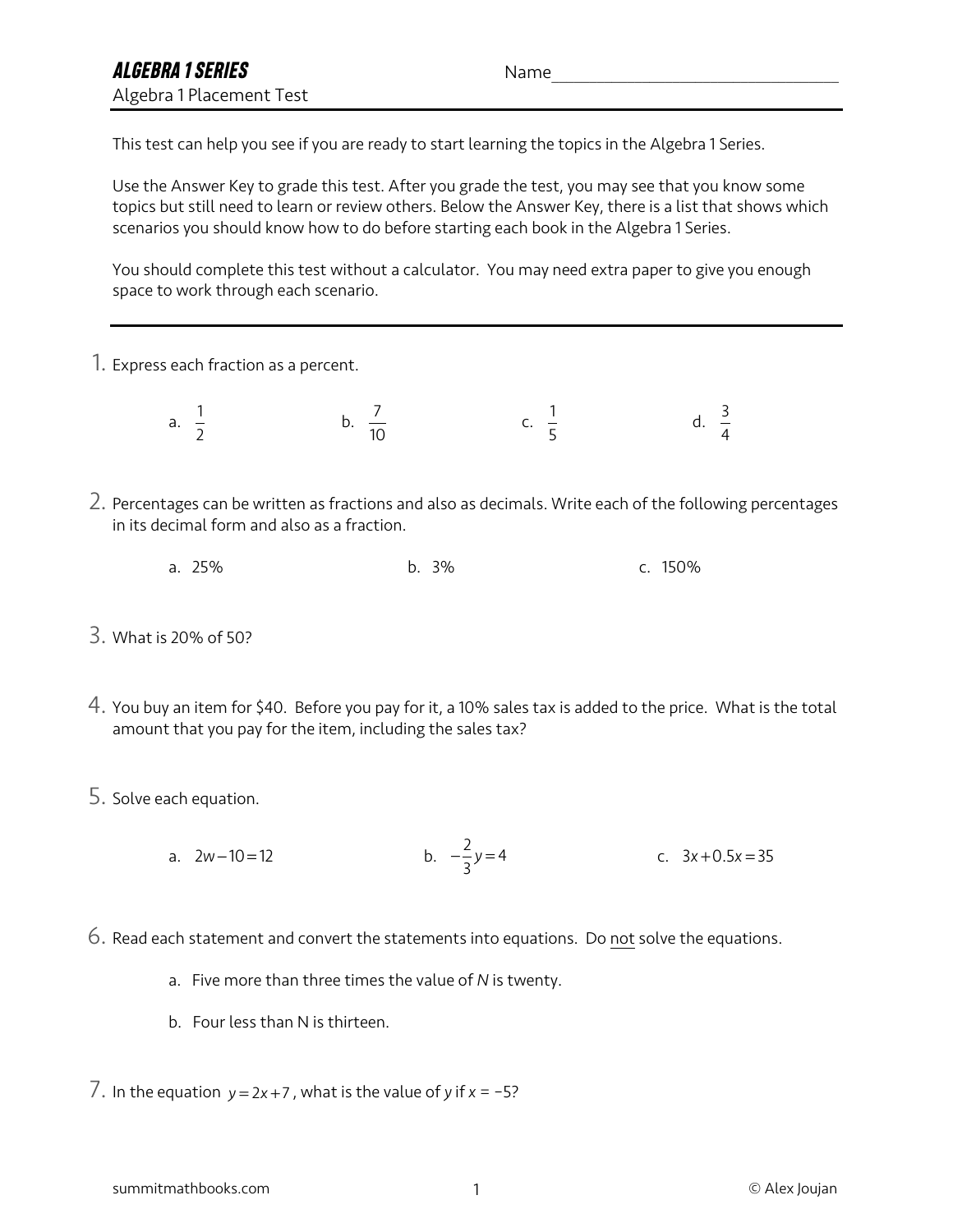8. Solve each equation.

a. 
$$
7A-1.2=-3A-0.2
$$
 b.  $4\left(x-\frac{3}{2}\right)=6$  c.  $\frac{1+4B}{3}=7$ 

9. Simplify each expression.

a. 10.5-2.45 b. 
$$
3x + \frac{4}{3}x
$$
 c.  $\frac{-8y + 24}{-4}$ 

10. If you drive at a speed of 36 miles per hour for 1 hour and 20 minutes, how far will you travel?

11. Simplify the expression  $\frac{200-20}{12}$ . 42−12

12. What is the reciprocal of  $-\frac{3}{5}$ ? 5

13. List all of the positive integers that make the inequality true.

$$
7-x>3
$$

14. *<sup>A</sup>* and *<sup>B</sup>* are positive integers. What are possible values for the product of *<sup>A</sup>* and *<sup>B</sup>* if their sum is 6?

- 15. List all of the positive factors of 12.
- 16. Use the Distributive Property to simplify each expression.
	- a.  $4(2x-7)$ b.  $3x(x+5)$
- 17. Write an expression that represents the area of each figure.

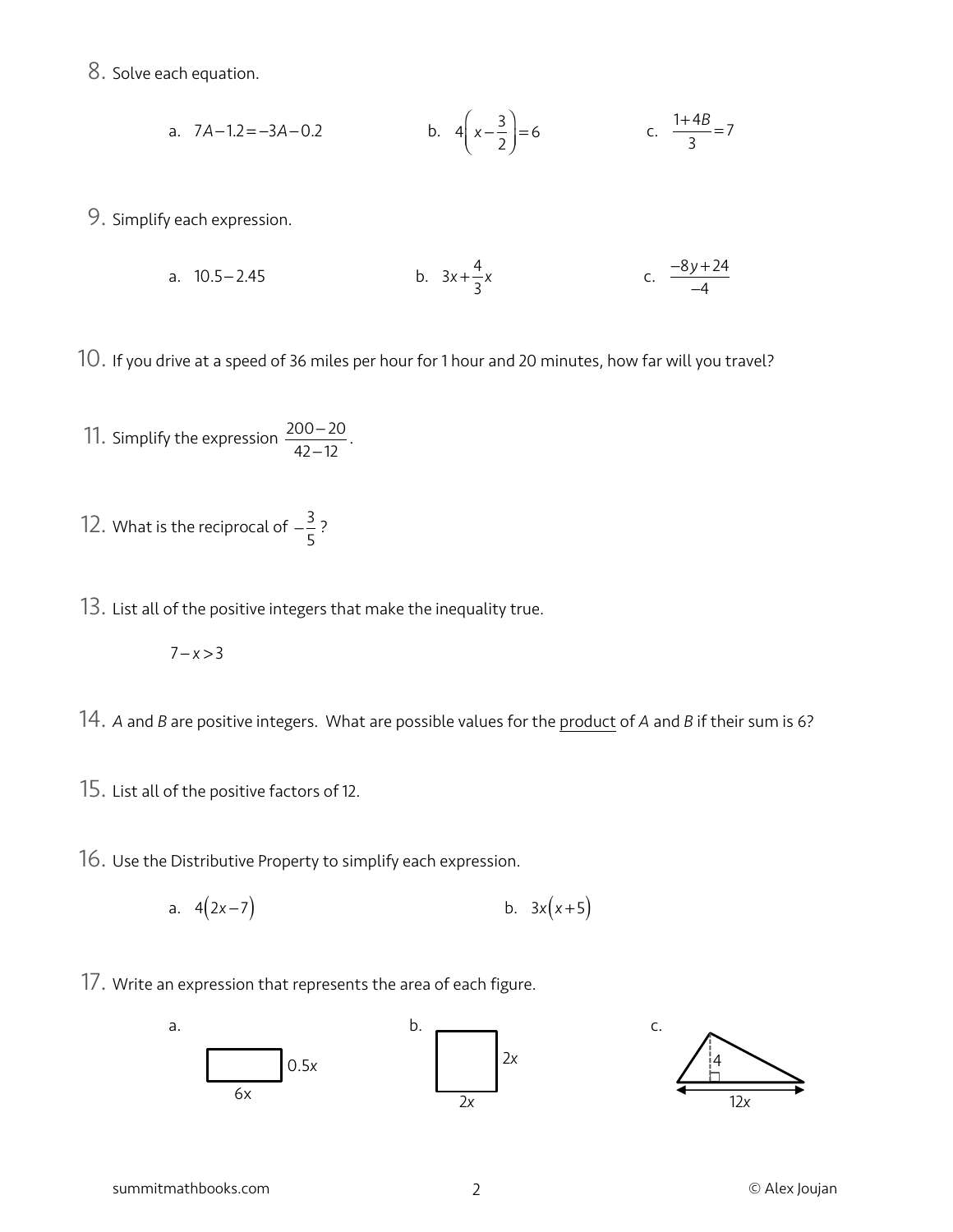18. If each square on the grid to the right has a width of 1 cm, what is the area of the figure shown?

- 19. Write the next 4 numbers in each sequence below.
	- a.  $1, 4, 9, 16, \ldots$ b. 16, 8, 4, 2, ...
- 20. Simplify each expression as much as you can.

21. Plot the ordered pairs shown in the table.

a.  $0.10 - 2.05$ 

22. Locate the point where the two lines intersect. Write the ordered pair

5  $\big($  $\overline{\mathcal{N}}$ ⎞  $\overline{a}$ 2

*y*

that represents the coordinates of that point.





*x*





b.  $\sqrt{100}$